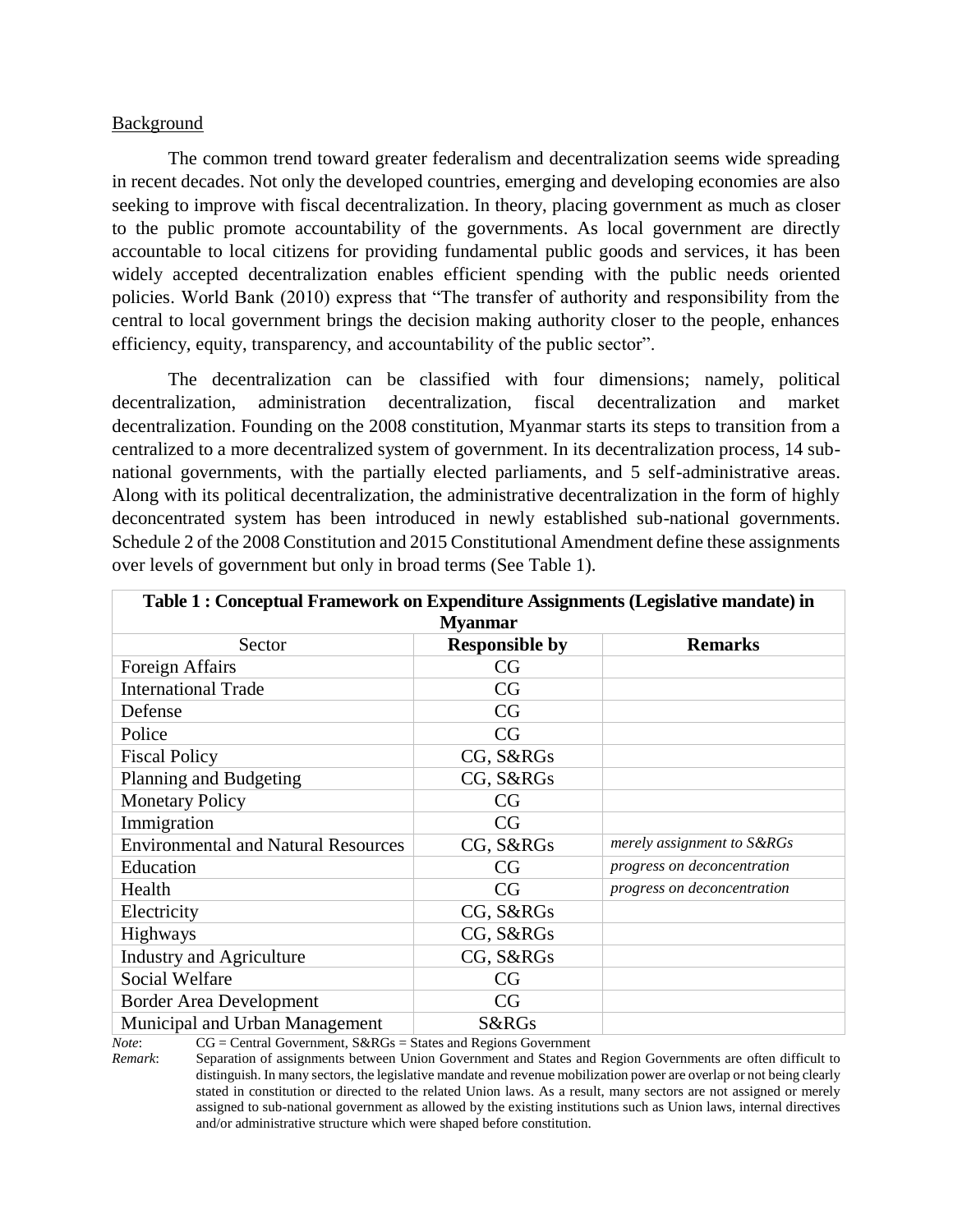Clear revenue and expenditure assignment and balancing these responsibilities are vitally important for Sub-national Governments. As long as the assignment between Union Government and Sub-national Governments are ambiguous, the intended benefits from the fiscal decentralization are hard to attain. Sub-national governments, who are in place close to the citizen's needs and feedbacks, difficult to provide the fundamental public services and maintain the commitments without the appropriate level of decentralized power. Likewise, the clearly expressed revenue assignment, including the (understanding of) rights on changing tax base and tax rate, is essential for sub-national government fiscal autonomy. To narrow down the broad discussion on decentralization, the remaining part of this policy note will shed the light on the financial decentralization process especially the imbalance of expenditure and revenue assignments to sub-national government analyzing Shan State's budgetary situation as an example. In the later part of the report, the consequences of imbalance of fiscal assignments and policy recommendations will be discussed.

### Myanmar's fiscal decentralization process

 $\overline{\phantom{a}}$ 

Myanmar's fiscal decentralization process starts in second half of 2011-2012 FY. States and regions Budget Departments have been established with the responsibilities for compiling and providing budget sanction while already existed Planning Departments becomes accountable to capital investment expenditure proposals for both Union Fund Account (UFA) and State and Regional Fund Account (SFA/RFA). Within the legal mandate (expenditure mandate) and revenue options (revenue mandate) given by the Schedule 2 and 5 of 2008 constitution and 2015 amendment, the deconcentrated (and devolved) departments and organizations implement their functions mostly sharing with line ministries and departments, with the two accountability streams both to local government and union line minister.

Sub-national governments in Myanmar are playing in increasingly larger role in general government finance than ever before, and total revenue and expenditure of sub-national fund accounts reach 2.86 Trillion MMK and 1.06 Trillion MMK respectively in 2018-2019 FY (*Figure*   $1$ ,<sup>1,2,3</sup> It is considerably higher than the expenditure and revenue of sub-national governments in 2012-2013 FY, first full fiscal period after decentralizations started, which was 467 Billion MMK and 864 Billion MMK.

<sup>&</sup>lt;sup>1</sup> Fiscal period before 2017-18 FY April to March and it has been changed to October to September period since 2018-18FY. 2018 fiscal interim had been introduced from April 2018 to end of September 2018 to bridge the two different fiscal period. Analysis on 2018 interim is intentionally omitted for comparing between full fiscal years.

<sup>2</sup> Unless the specific mention, actual data for 2012-13 and 2013-14, provisional actual data for 2014-15, revised estimated data for 2016-17 and budget estimate data for 2017-18 and 2018-19 are used.

<sup>3</sup> Sub-national revenue here excludes only grant transfers from Union. Tax sharing and Constituency Development Fund and other miscellaneous small transfers before 2016-2017 are counted as actual receipts on these transfers are beyond the desk review.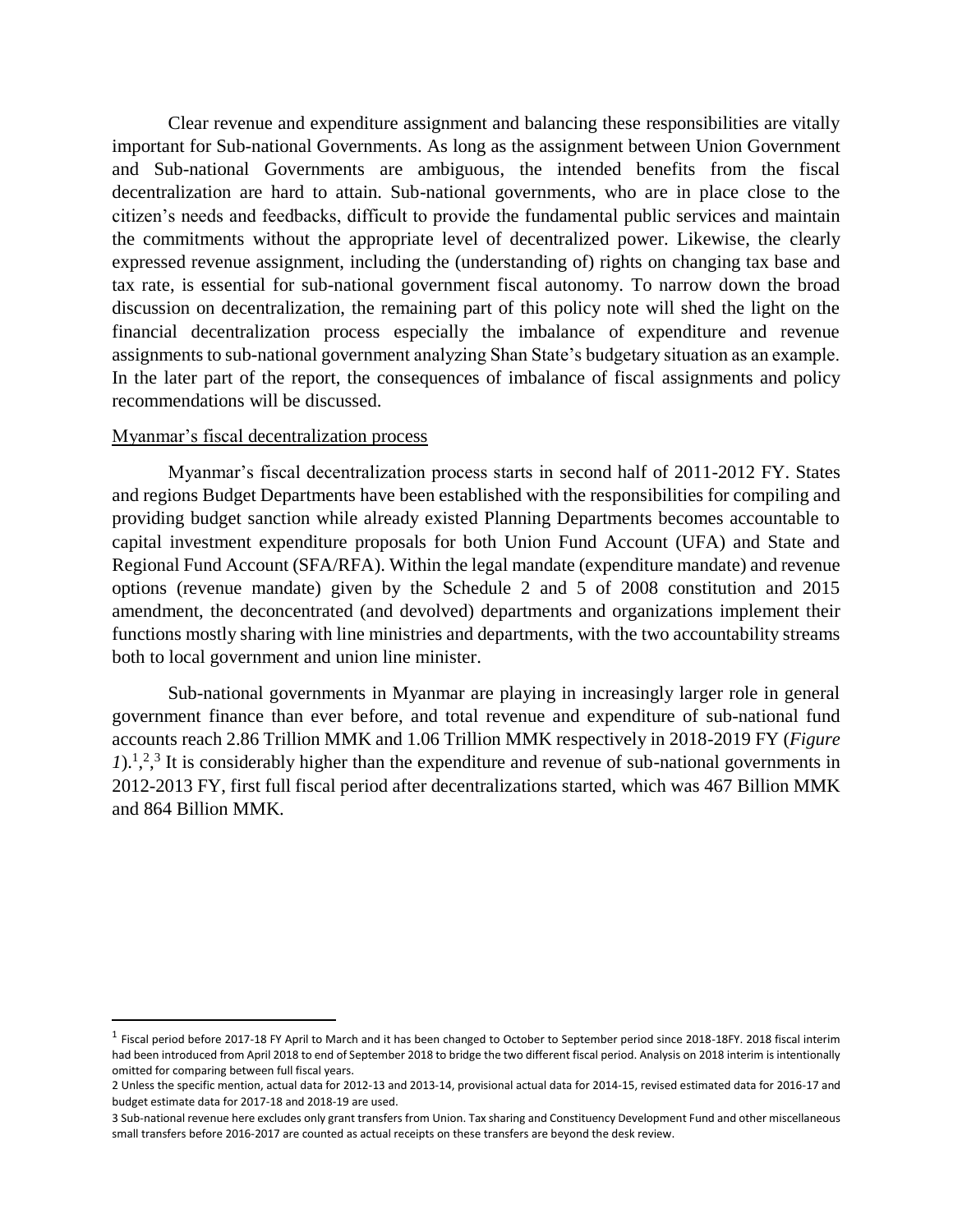

Myanmar remains a centralized country compared to the selected neighboring and ASEAN economies. Figure 2 below illustrates the share of general government and local government expenditure in respective GDP. The overall importance of government in Myanmar is relatively higher than most of the countries in comparison partly because of existence of informal economy and legacy of command economy. The aggregate government expenditure of Myanmar is 37 percent of GDP and only 4 percent of it is sub-national government expenditure.



**Figure 2: Percentage of Local and goneral government expenditure to GDP in selected economies**

Similarly, although the total sub-national revenue and expenditure is growing by size, the share of its composition in general government remains considerably unchanged especially the revenue generation of sub-national government (*Figure 3*). Composition of sub-national government revenue in general government revenue is projected at 5 percent, compared to 4 percent in 2012-2013, while the sub-national government expenditure is estimated at 10 percent of overall government expenditure, which was 6 percent in 2012-2013. In number, out of the general government revenue and expenditure estimated at 21 Trillion MMK and 27.6 Trillion MMK in 2018-2019 FY, revenue and expenditure under States and Regions budget are only 1.06 Trillion MMK and 2.86 Trillion MMK respectively. From 2012-2013 to 2018-2019, state and regional government expenditure has increased by about 230 percent while the sub-national revenue growth rate is below than expenditure accumulated rate at 130 percent (*Figure 4*).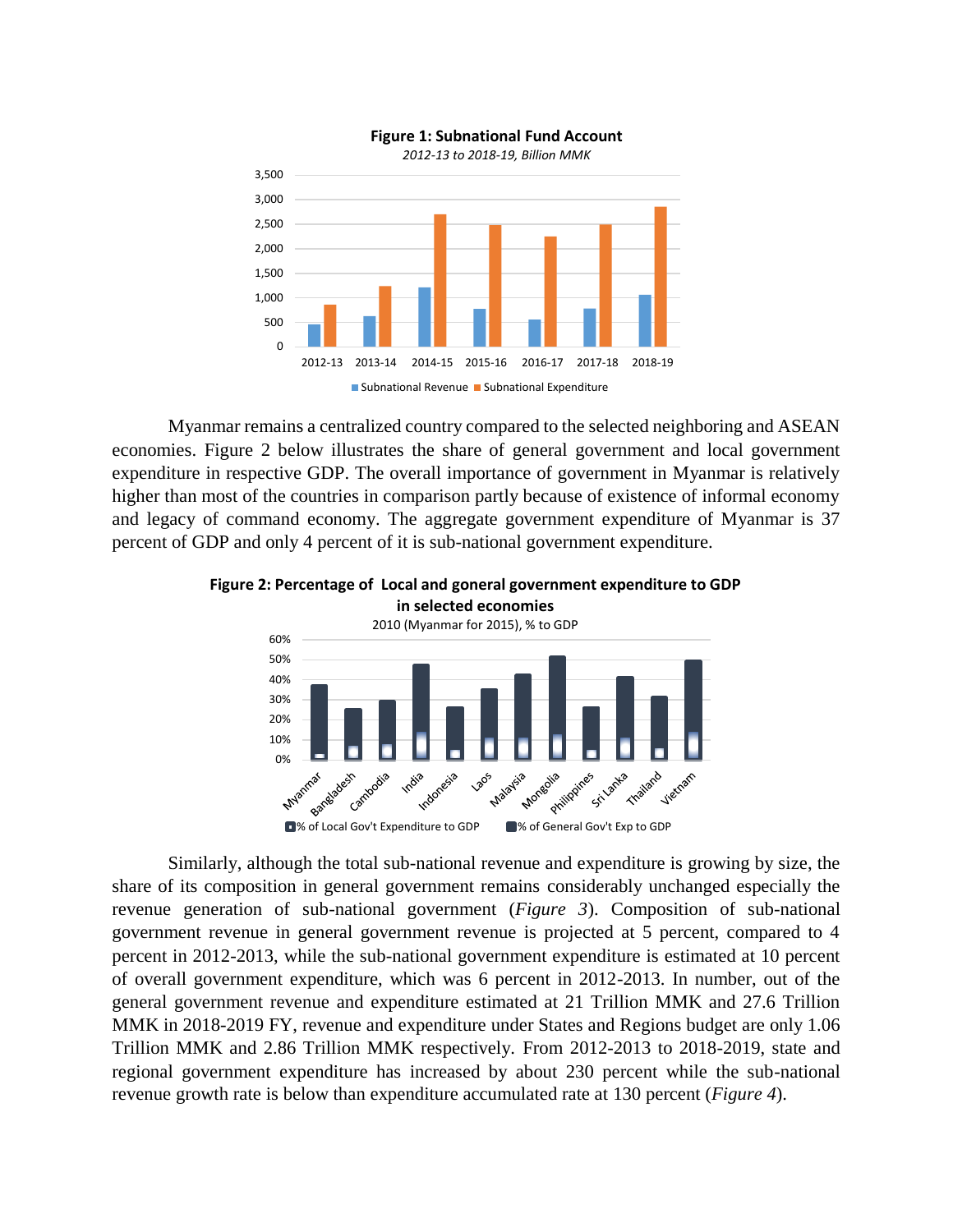

Sub-national governments are relying the Union transfers.<sup>4</sup> In 2018-2019 FY, Union's grant transfer and tax sharing, two biggest Union transfers, is projected to finance 63 percent and 12 percent respectively in sub-national government outlays. Own revenue, composing of own tax and non-tax collection, is estimated at 25 percent of government expenditure. However, the own revenue at subnational governments is mostly concentrated only at Yangon and Mandalay (*Figure 6*). In Yangon and Mandalay, the two biggest economies in Myanmar, own revenue makes 53 percent and 56 percent of their respective expenditure comparing to average 9 percent in other States and Regions. The following sections will highlight the imbalance of expenditure and revenue assignment in Shan State.



#### Shan State's Public Finance Situation

 $\overline{\phantom{a}}$ 

Shan State expenditure has increased by nearly 2 times between 2012-2013 and 2018-19 with the significant rise in investment capital expenditure (*Figure 7*).<sup>5</sup> State expenditure is

<sup>4</sup> Miscellaneous transfers before 2016-17 FY and Constituency Development Transfers are purposely excluded for their small size to compare.

<sup>5</sup> Provisional actual for 2012-13, 2015-16 and 2016-17. Revised estimate for 2017-18 and Budget estimate for 2018-19.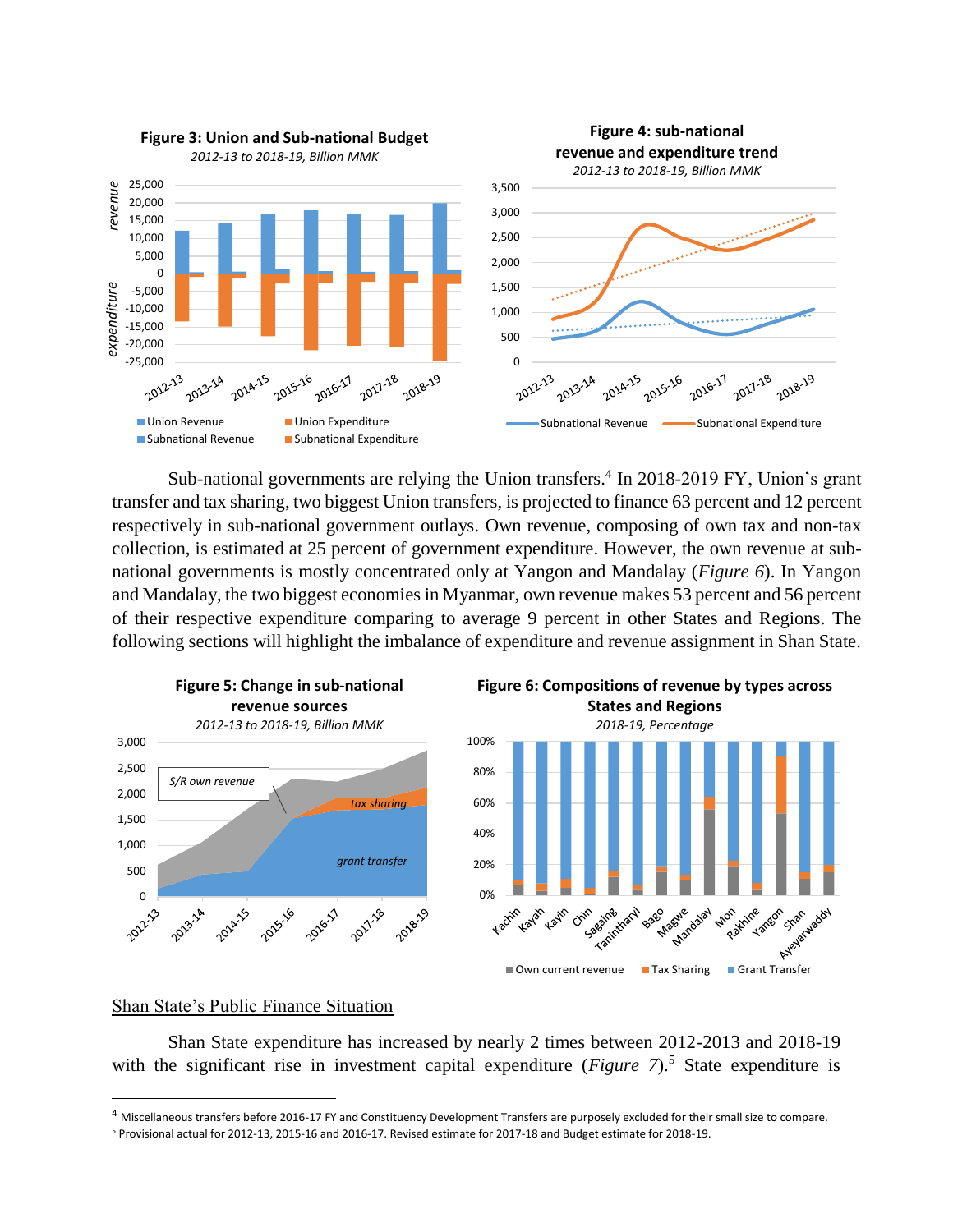projected at 269 Billion MMK in 2018-19 for which only 27.6 Billion MMK will be financed from own source revenue, equivalent to 10 percent of total expenditure (*Figure 8*). Non-tax current revenue, mostly receipts from Municipal offices, accounts for 90 percent of own revenue while the remaining is State tax income. After a brief discussion on the imbalance of expenditure responsibilities and revenue mobilization, the following part will focus on the state own revenue, consequences of fiscal imbalances and policy recommendations on it.



Under its revenue assignment, Shan State is collection 8 types of taxes and miscellaneous collection from non-tax current revenue sources, ranging from renting of government assets, sales of business licenses to income from receipts on fines.<sup>6</sup> In practice, the distinction between subnational tax and non-tax revenue is blurry. Some of the taxes are more like the non-tax revenue for running particular business operations such as excise tax and fishery tax. As a result, like the expenditure side, current revenue sources is in align with the mandate allowed in constitution or not and/or difficult to understand how far sub-national governments have done raising own revenue within the assigned legal mandate.

| Table 2 : Sub-national own revenue |                            |                                          |  |  |  |
|------------------------------------|----------------------------|------------------------------------------|--|--|--|
| A. Sub-national taxes              |                            | <b>B.</b> Sub-national non-tax revenue   |  |  |  |
| $\blacksquare$ Excise tax          |                            | Receipts from selling goods and services |  |  |  |
| $\blacksquare$ Land tax            | General                    | Income from rents and fees               |  |  |  |
| ■ Embankment tax                   | Administration             | ■ Business licenses                      |  |  |  |
| $\blacksquare$ Mineral tax         | Department                 | • Monopoly licenses                      |  |  |  |
| $\blacksquare$ Fishery tax         | <b>Fishery Department</b>  | Renting government owned-properties      |  |  |  |
| $\blacksquare$ Forest tax          | <b>Forest Department</b>   | ■ Fines and penalties receipts           |  |  |  |
| $\blacksquare$ Property tax        | <b>Development Affairs</b> | • Selling small office accessories       |  |  |  |
| $\blacksquare$ Wheel tax           | Organizations              | • Other miscellaneous current revenue    |  |  |  |

 $\overline{\phantom{a}}$ 

 $^6$  Capital and financial receipts are excluded for its nature of uncertainty and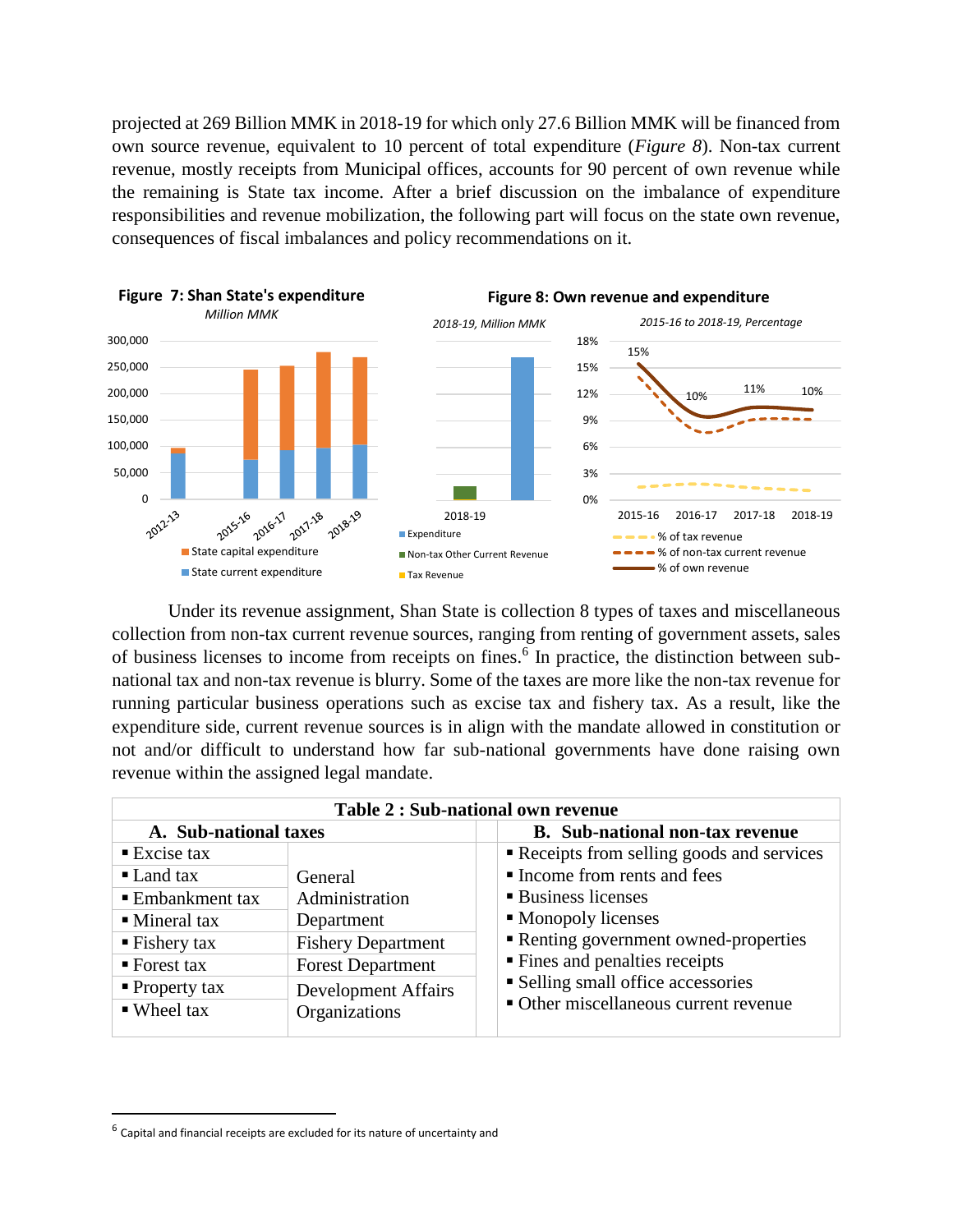The assignment between Union and Sub-national Governments is opaque, and the relevant changes on reviewing the assignments and on improving the formation of sub-national departments accordingly. For instance, incomes on custom duties, income taxes and commercial taxes has been allow for sub-national governments with the clause saying the right on collecting those revenue has to be accordingly with the (existing) Union Laws, in 2015 constitutional amendment. Likewise, the actual revenue generation also depend on whether a particular department (or part of its function) is budgeted under State or Regional Fund Account or Union Fund Account. Without placing the relevant revenue generating departments, here Customs Department and Internal Revenue Department within the local budget, it would be hard to take the steps forward on decentralization.

| Table 3 : Sub-national fiscal assignments without relevant decentralized administrative<br>structure |                                                    |                                  |                           |  |
|------------------------------------------------------------------------------------------------------|----------------------------------------------------|----------------------------------|---------------------------|--|
|                                                                                                      | <b>Source of revenue</b>                           | <b>Relevant Departments</b>      | <b>Place holder</b>       |  |
|                                                                                                      | Excise tax $*$                                     | <b>General Administration</b>    | 2008                      |  |
|                                                                                                      |                                                    | Department                       | Constitution              |  |
|                                                                                                      | Insurance tax                                      | <b>Insurance Department</b> **   |                           |  |
|                                                                                                      | Capital tax (if assume as income tax)              | Internal Revenue Department **   |                           |  |
|                                                                                                      | Income tax                                         | Internal Revenue Department **   |                           |  |
|                                                                                                      | Commercial tax                                     | Internal Revenue Department **   |                           |  |
|                                                                                                      | <b>Custom Duties</b>                               | Internal Revenue Department **   | 2015                      |  |
| Taxes on natural resources                                                                           |                                                    | Several Depts./SEEs **           | Constitution<br>Amendment |  |
| Industrial taxes                                                                                     |                                                    | Department of Industry **        |                           |  |
|                                                                                                      | - Taxes on air transport                           | Department of Civil Aviation **  |                           |  |
|                                                                                                      | schools<br>Taxes on private<br>and<br>trainings    | Ministry of Education **         |                           |  |
|                                                                                                      | hospitals<br>and<br>private<br>Taxes on<br>clinics | Ministry of Health and Sports ** |                           |  |

**Table 3 : Sub-national fiscal assignments without relevant decentralized administrative** 

\* Current excise tax collecting from General Administration Department under State/Regional Fund Account are sales of license on selling alcohol and related products. Excise tax denotes a fiscal levy which has a much broader base than just license fees. Under the Union Tax Law (2016), Internal Revenue Department, on behalf of the Union Government, collects 'special goods taxes' on alcohol and tobacco would appear to be 'excise revenues'.<sup>7</sup>

\*\* Departments (and organizations/enterprises) under Union Government Fund Account.

Quantifying the taxation authority of the Union and Sub-national Government, this section will discuss on the overall Internal Revenue Department tax revenue and its receipts from Shan State. Internal Revenue Department (IRD) is the key revenue generation department in Myanmar and its tax receipts account for 80 percent of total Union tax revenue.<sup>8</sup> According to Ministry of Planning and Finance, IRD will collect 6 Trillion MMK in 2018-19 which equivalent to around 6 percent of national output (*Figure 9*). 9 Income tax and commercial tax are major IRD tax while the tax revenue from Specific Goods Tax becomes important tax source. Referring to 2018-19 forecast, tax amount of 2.3 Trillion MMK, 2.1 Trillion MMK and 1.4 Trillion MMK will be raised

 $\overline{a}$ 

<sup>7</sup> See "What is in the wallet? : Public Money in Myanmar's States and Regions", ldrim Valley et al. (2018),Source : <https://rimyanmar.org/>

<sup>8</sup> Union of Myanmar's Citizen's Budget (2016-17, 2017-18 and 2018-19)

<sup>9</sup> Union of Myanmar's Citizen's Budget (2018-19). Overall tax collection to GDP percentage is forecast at 7.14 percent.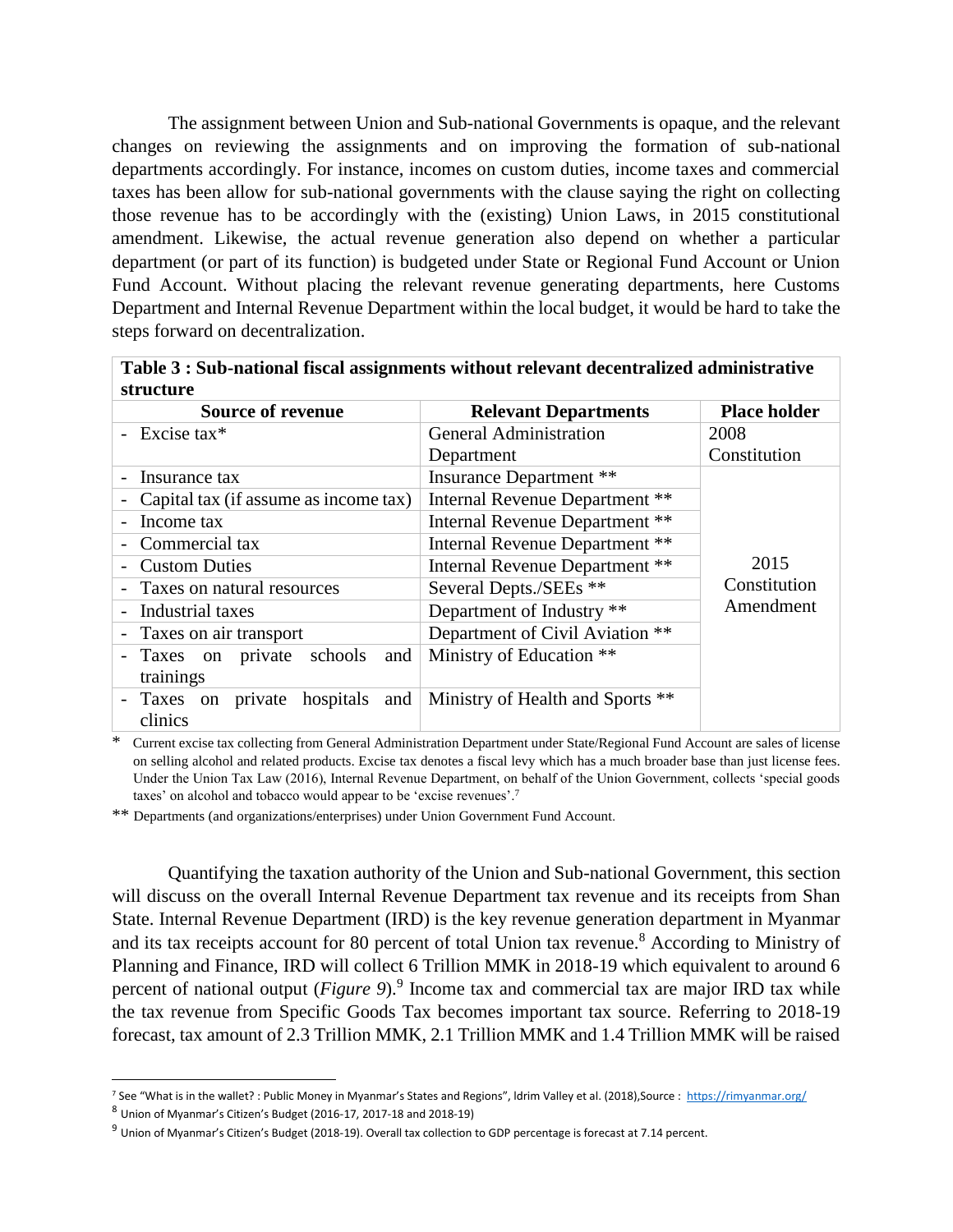from these 3 types of taxes equaling to 38 percent, 35 percent and 23 percent of IRD tax revenue (*Figure 10*).



In 2016-17 and 2017-18, Shan State Internal Revenue Department of collected 243 Billion MMK and 227 Billion MMK from 5 different Union taxes in Shan State (*Figure 11*). This is equivalent to 96 percent and 81 percent of total State expenditure for individual year. Even the Specific Goods Tax, which is actually more like excise tax in States and Regions, is nearly 2 times higher than the local tax revenues. Due to the current fiscal arrangement; however, only the specific percentage of IRD tax collection has been sent back to origin of tax collection as Union transfer. Union tax sharing to Shan State government is expected to be growing with the improvement in overall economy and tax administration, and reaches 32 Billion MMK in 2017-18 equaling 14 percent of Union TRD tax collection in State. <sup>10</sup>



<sup>&</sup>lt;sup>10</sup> Until 2017-18, IRD shared specific percentage on different types of tax collection to tax origin. Since 2018-19, tax sharing is arranged with two methods: (a) specific percentage of tax income from private sector to tax origin, (b) tax sharing based on needs of States and Regions using a

 $\overline{\phantom{a}}$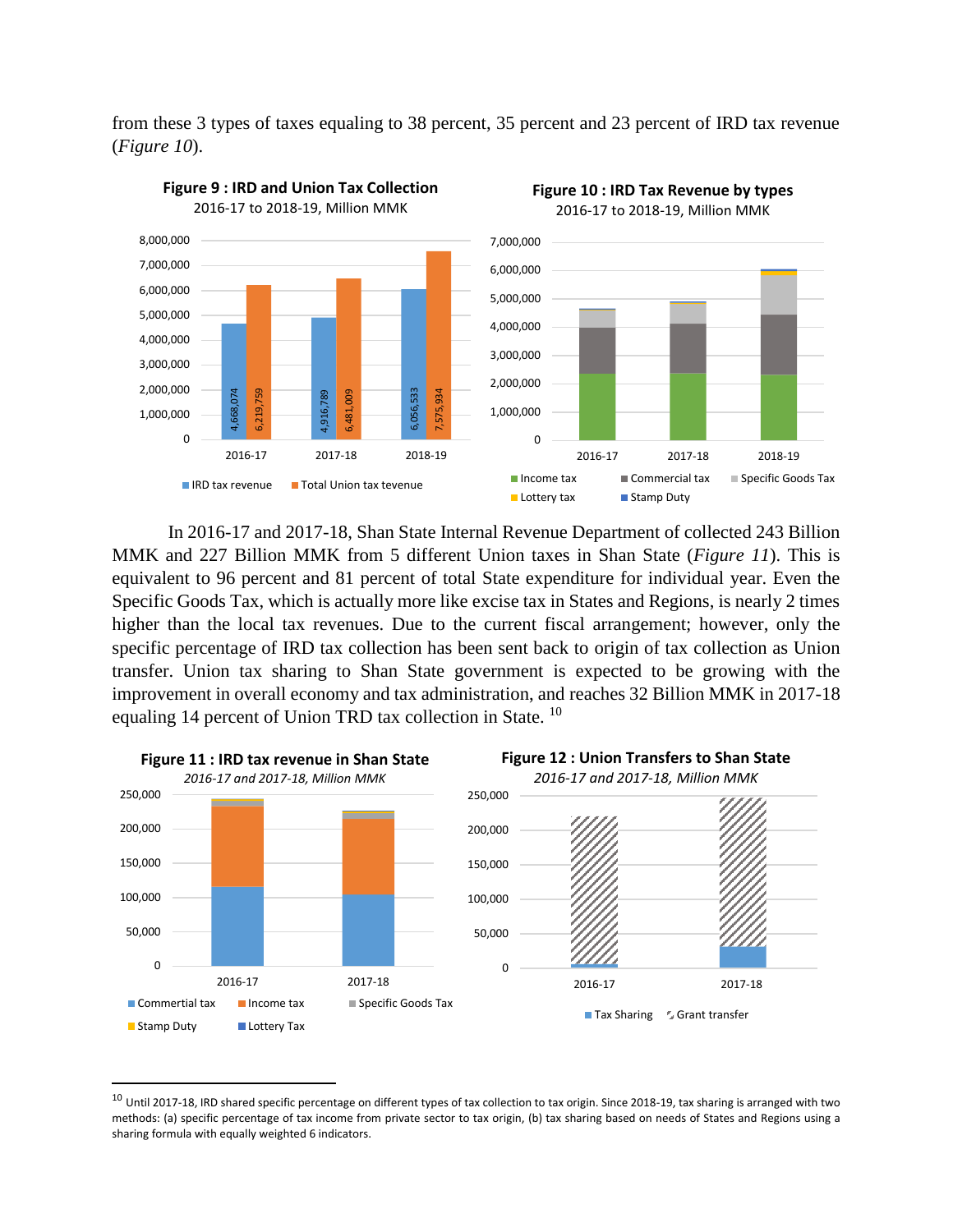#### Consequences of misbalancing assignment

#### (1) Limited fiscal autonomy

As mentioned, likewise other States or Regions except Yangon and Mandalay, Shan State is heavily depending on the Union transfers and the fiscal authority is limited. The different between responsibilities and own resources point to large intergovernmental fiscal transfers. As sub-national government are relying on the fiscal transfers which is transferred and notified on annual basis, it makes States and Regions governments difficult to draw and implement the multiyear planning and development agenda as flow on biggest source of funding is insecure and unpredictable. This hinder the comprehensive and inclusive development programs and reforms which in turn makes weak revenue generation.

The understanding and administrative capacity on local autonomous taxes and non-tax revenues is also in question. Local government's exercise discretion over tax policy and reviewing tax performance are required to develop to less reply on the Union transfers. In recent years, several states and regions have passed their own taxation laws with the changes in tax base and rates. However, some difficulties remain. Abolishing of Union laws placed before 2008 constitution can be done only after relevant local laws are enacted in all states and regions to be substitute. Administrative system reform also required in place for full autonomy over local tax collection such as Municipal offices under sub-national government which is the solely department with fully decentralized authority.

### (2) Fund limitations for development

 $\overline{a}$ 

As States and Regions governments have a higher propensity to spend out of transfers, it potentially leading to inefficient levels of public expenditure. Shan State is one of the least developed areas in Myanmar. Recent survey data from World Bank on public welfare across States and Regions shows Shan State involve in high disadvantaged areas (Figure 13).<sup>11</sup> Nonetheless, amount of expenditure available per person in Shan from State Fund Account is only 46,273 MMK in 2018-19, the least spending per capita amongst States.

<sup>&</sup>lt;sup>11</sup> Multidimensional Welfare in Myanmar report surveyed 14 indicators under 6 major domains; (1) Education, Employment, (3) Health, (4) Water and sanitation, (5) Housing and (6) Assets. " Multidimensional Welfare in Myanmar", World Bank (2018) see at https://www.worldbank.org/en/ [country/myanmar/publication/multidimensional-welfare-in-myanmar](https://www.worldbank.org/en/%20country/myanmar/publication/multidimensional-welfare-in-myanmar)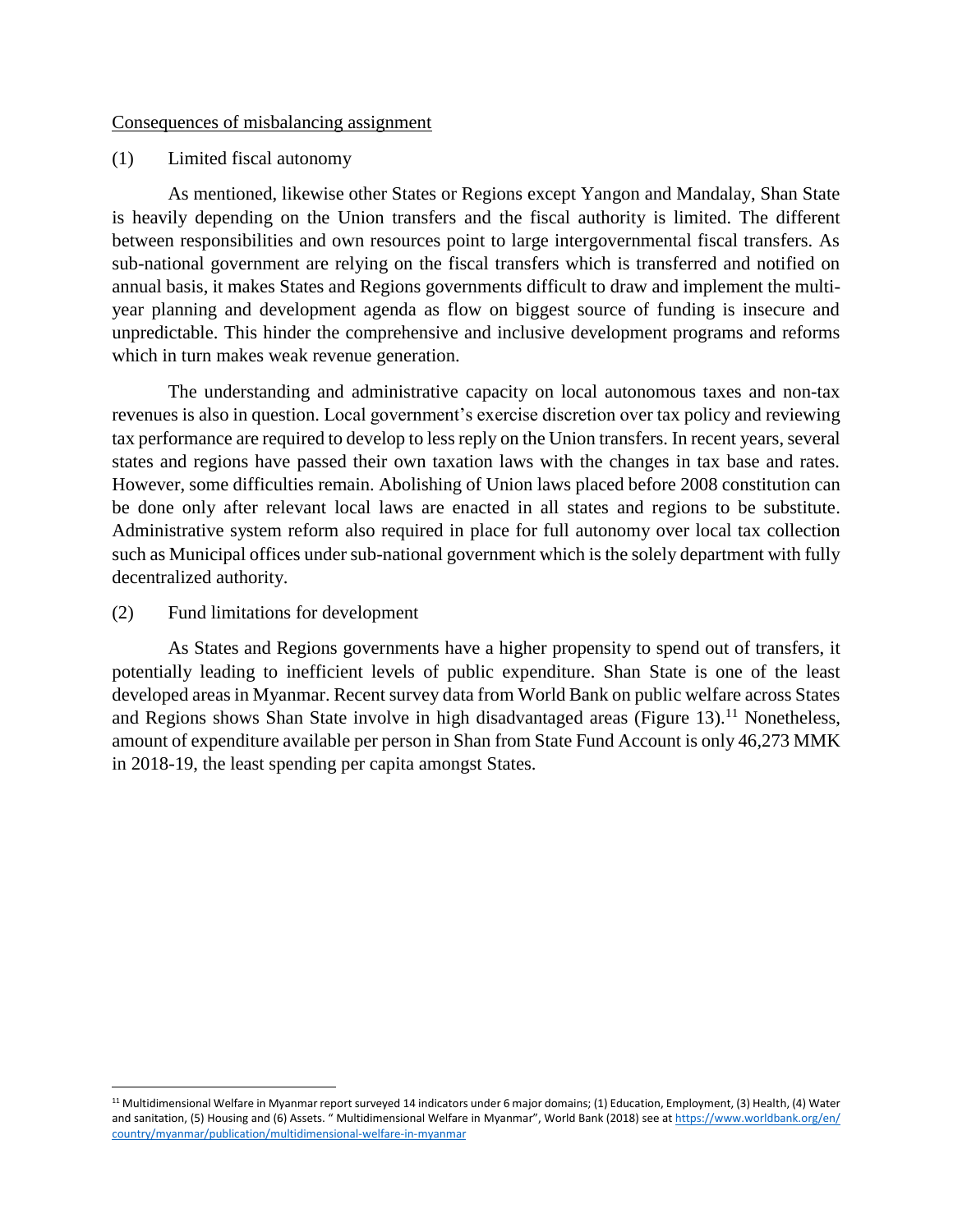



Financial instability and budget constraints leads weak public services. Even though States and Regions governments in Myanmar are not responsible to provide education and health services, they are providing other fundamental public services such as urban management, infrastructure development. Shan State represents a quarter of total country land area and situates at the hilly area. According to the statistics from Department of Highways, State's road connection is the lengthiest amongst States and Regions at 6,039 miles in total which equivalent to 24 percent of the country transportation network under the Department.<sup>12</sup> Out of around six thousand miles length road network, more than 1000 miles are earth road and this number represent the half of Department of Highway's dry season road across the country. The number can even higher if lower quality rural roads under Department of Rural Roads Development and Department of Border Affairs are included.

#### (3) Challenges on benefits of decentralization

 $\overline{a}$ 

Since the government has limited financial resources to meet the local needs, the imbalance between revenue and expenditure assignment blurs the responsiveness of sub-national government and downward accountability. The accountability of decentralized government is shaped by the extent of local decision-making authority. Not only political decentralization, sub-national government also requires appropriate level of financial and administrative authority to capitalize their advantages on knowing local issues and needs and improve response to citizens, especially in fundamental public services.

While improving the budget transparency and public participation in planning and budgeting process, sub-nation government are facing with increasing demands from citizens. It would not be able to take advantage from local knowledge and proximity to citizens without having enough financial and administrative capacity at the sub-national level. Without sufficient authority,

<sup>&</sup>lt;sup>12</sup> Department of Highways responsible for construction of highways roads, major roads, and town to town connection roads. Department of Rural Roads Development and Department of Border Affairs responsible for rural roads. Urban roads are managed by Development Affairs Organizations.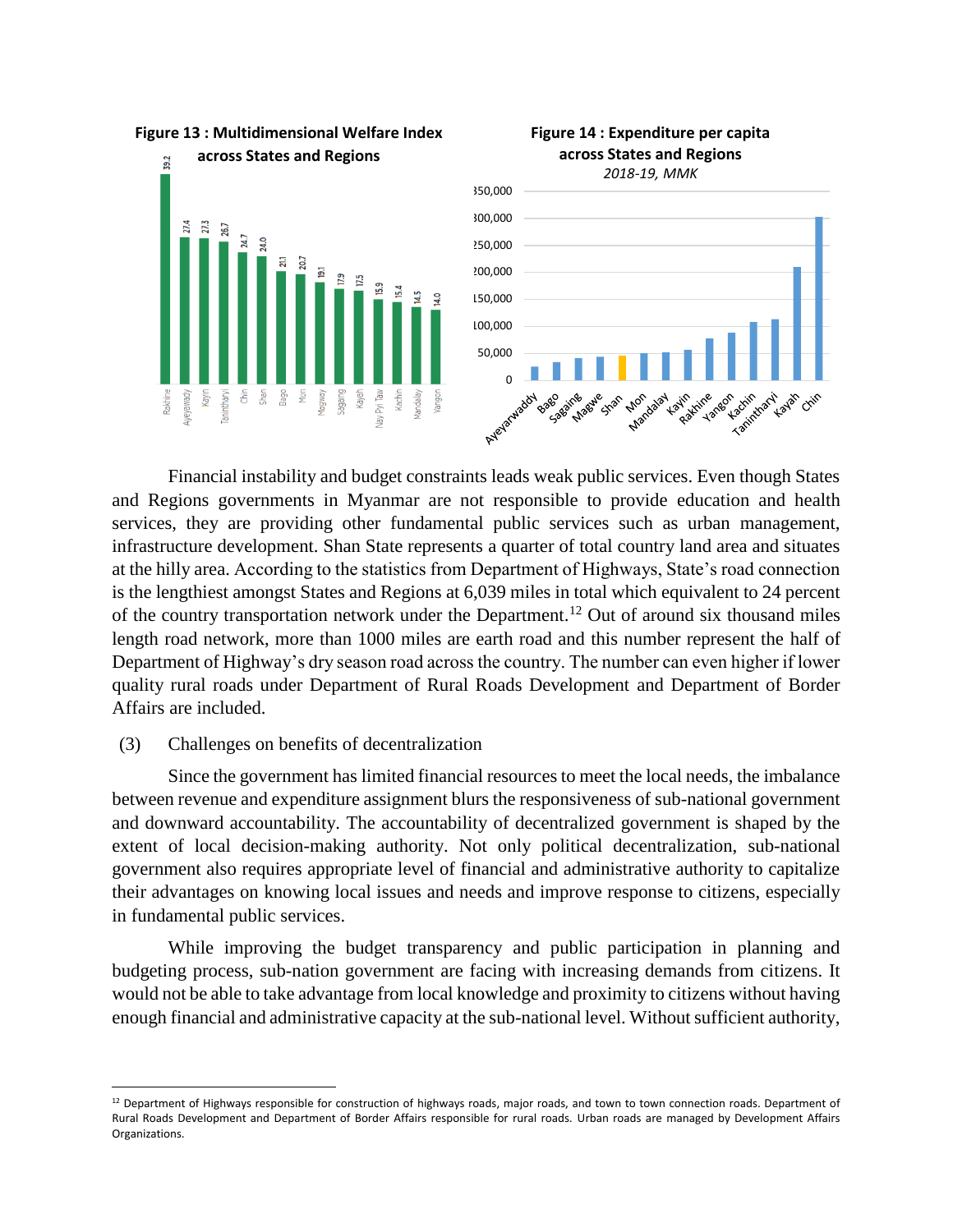sub-national governments are unlikely to be able to respond citizen's demand; and as a result, citizens have less reason to participate in political and/or reforming process.

# Policy considerations

# (1) Drawing a clear dividing line on assignments

Making assignments clear between central and local government is the first fundamental step in designing intergovernmental fiscal relationships. A first priority for the government's implementation of the provisions for decentralization is to further specify expenditure assignments. An ambiguous and well defined institutional framework in the assignment of expenditure responsibilities among the different levels of government is prerequisite. Similarly, the sufficient fiscal autonomy with the appropriate level of revenue assignment is also equally important. Designing second pillar and third pillar of decentralization, revenue assignment and intergovernmental transfer, before setting the clear assignment on expenditure is putting the cart before the horse. Also, the reviewing and making changes on existing organization structure such as forming independent administrative units will be required to make Myanmar's decentralization process more devolution than deconcentration.

Secondly, clearing revenue assignments in important. Early stages of Myanmar decentralization process was focusing to increase the size of sub-national budgets through intergovernmental transfers, without consideration on local own revenue mandates. Even though 2015 Constitution Amendment provide the possible channels for increasing revenue assignments for the local government, it has no immediate impact on fiscal decentralization. Reviewing on current extent of revenue assignments, given space within 2008 constitution and its amendment and inclusive policy discussions would lead to considerable changes for the next wave of decentralization.

# (2) Promoting local revenue generation

While the discussion and reviewing on expenditure and revenue assignments are being made, state and region governments have room to improve local revenue generation. Enacting and/or improving existing sub-national taxation laws, collecting the tax information, tax base by different types of taxes, promoting the formal economy and enlarging the tax base, reviewing on non-tax collection, revaluation on rent government assets are possible changes in the short period. Improvement in budget accounting practices and condition for individual departments to submit more detailed budget format would help to improve supervision on own revenue, especially on non-tax revenue. Systematic and detail budget accounting and extent tax data availability would also visible to see the area where and which departments have to improve its tax administration.

## (3) Improving the transfer mechanism

Union transfers will remains as a major source of revenue for sub-national governments. Since 2015-16, greater emphasized has been given to implementing a more systematized approach for inter-government fiscal transfers. From deficit financing approach, now grant transfer mechanism is based on the medium term fiscal framework, total fiscal transfer pool, with the 6